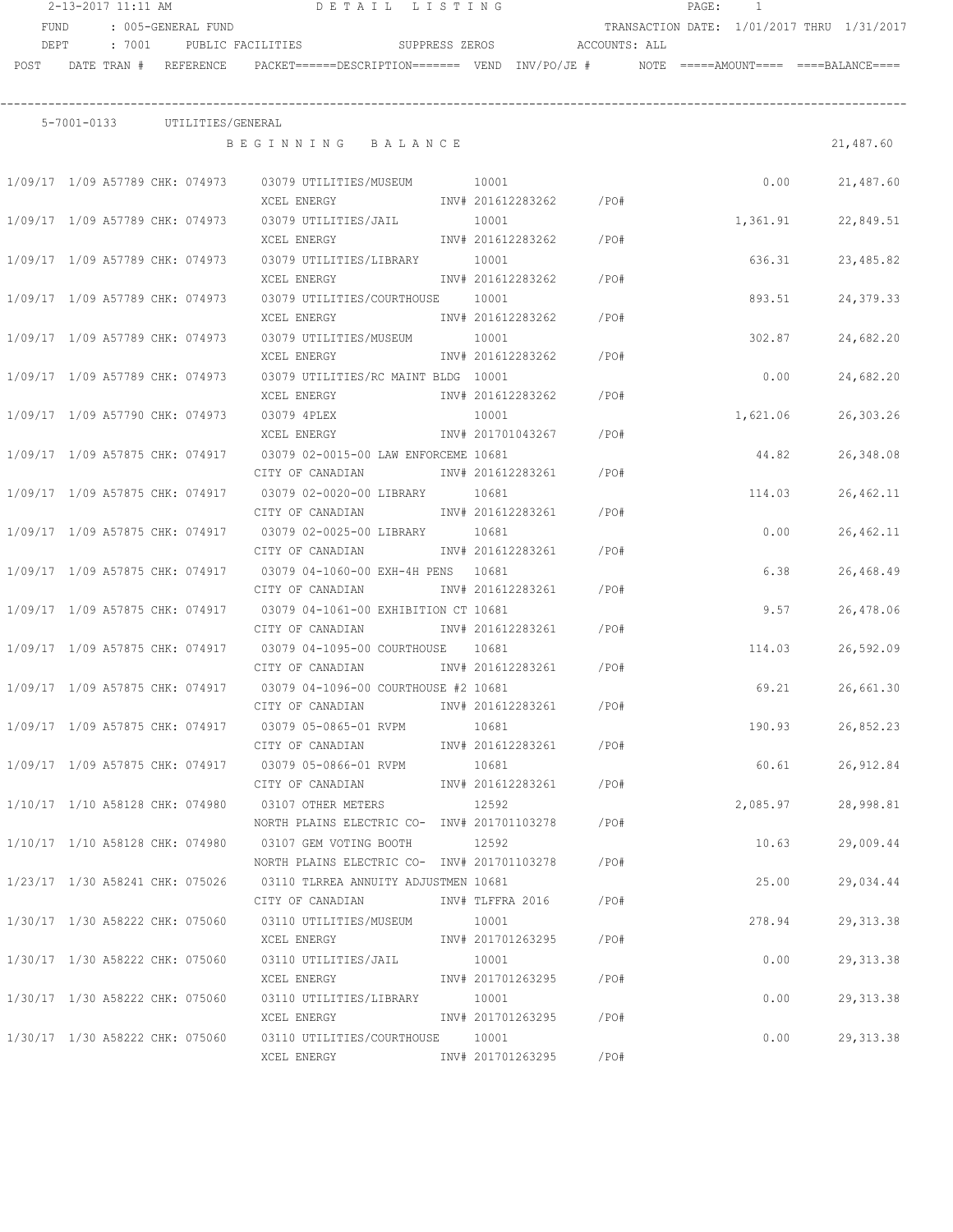|            | 2-13-2017 11:11 AM |                                 |                                                                                                                 | DETAIL LISTING   |           |                   |                        | PAGE:<br>2                                 |        |            |
|------------|--------------------|---------------------------------|-----------------------------------------------------------------------------------------------------------------|------------------|-----------|-------------------|------------------------|--------------------------------------------|--------|------------|
| FUND       |                    | : 005-GENERAL FUND              |                                                                                                                 |                  |           |                   |                        | TRANSACTION DATE: 1/01/2017 THRU 1/31/2017 |        |            |
|            |                    |                                 | DEPT : 7001 PUBLIC FACILITIES SUPPRESS ZEROS ACCOUNTS: ALL                                                      |                  |           |                   |                        |                                            |        |            |
|            |                    |                                 | POST DATE TRAN # REFERENCE PACKET======DESCRIPTION======= VEND INV/PO/JE # NOTE =====AMOUNT==== ====BALANCE==== |                  |           |                   |                        |                                            |        |            |
|            |                    |                                 |                                                                                                                 |                  |           |                   |                        |                                            |        |            |
|            |                    |                                 | 5-7001-0133 UTILITIES/GENERAL * (CONTINUED ) *                                                                  |                  |           |                   |                        |                                            |        |            |
|            |                    |                                 | 1/30/17 1/30 A58222 CHK: 075060 03110 UTILITIES/MUSEUM 10001                                                    |                  |           |                   |                        |                                            | 0.00   | 29, 313.38 |
|            |                    |                                 |                                                                                                                 |                  |           |                   |                        |                                            |        |            |
|            |                    |                                 | 1/30/17 1/30 A58222 CHK: 075060 03110 UTILITIES/RC MAINT BLDG 10001                                             |                  |           |                   |                        |                                            | 0.00   | 29, 313.38 |
|            |                    |                                 |                                                                                                                 |                  |           |                   |                        |                                            |        |            |
|            |                    |                                 | 1/30/17 1/30 A58240 CHK: 075026 03110 02-0015-00 LAW ENFORCEME 10681                                            |                  |           |                   |                        |                                            | 52.51  | 29,365.89  |
|            |                    |                                 | CITY OF CANADIAN 61 1NV# 201701263294 / PO#                                                                     |                  |           |                   |                        |                                            |        |            |
|            |                    |                                 | 1/30/17 1/30 A58240 CHK: 075026 03110 02-0020-00 LIBRARY 10681                                                  |                  |           |                   |                        |                                            | 37.13  | 29,403.02  |
|            |                    |                                 | CITY OF CANADIAN 1NV# 201701263294 / PO#                                                                        |                  |           |                   |                        |                                            |        |            |
|            |                    |                                 | 1/30/17 1/30 A58240 CHK: 075026 03110 02-0025-00 LIBRARY 10681                                                  |                  |           |                   |                        |                                            | 7.69   | 29,410.71  |
|            |                    |                                 | CITY OF CANADIAN 1NV# 201701263294 / PO#                                                                        |                  |           |                   |                        |                                            |        |            |
|            |                    |                                 | 1/30/17 1/30 A58240 CHK: 075026 03110 04-1060-00 EXH-4H PENS 10681                                              |                  |           |                   |                        |                                            | 3.19   | 29,413.90  |
|            |                    |                                 | CITY OF CANADIAN                                                                                                |                  |           |                   | INV# 201701263294 /PO# |                                            |        |            |
|            |                    | 1/30/17 1/30 A58240 CHK: 075026 | 03110 04-1061-00 EXHIBITION CT 10681                                                                            |                  |           |                   |                        |                                            | 25.52  | 29,439.42  |
|            |                    |                                 | CITY OF CANADIAN                                                                                                |                  |           | INV# 201701263294 | $/$ PO#                |                                            |        |            |
|            |                    |                                 | 1/30/17 1/30 A58240 CHK: 075026 03110 04-1095-00 COURTHOUSE 10681                                               |                  |           |                   |                        |                                            | 98.65  | 29,538.07  |
|            |                    |                                 | CITY OF CANADIAN                                                                                                |                  |           | INV# 201701263294 | $/$ PO#                |                                            |        |            |
|            |                    |                                 | 1/30/17 1/30 A58240 CHK: 075026 03110 04-1096-00 COURTHOUSE #2 10681                                            |                  |           |                   |                        |                                            | 61.52  | 29,599.59  |
|            |                    |                                 | CITY OF CANADIAN                                                                                                |                  |           |                   | INV# 201701263294 /PO# |                                            |        |            |
|            |                    |                                 | 1/30/17  1/30  A58240  CHK:  075026   03110  05-0865-01   RVPM                                                  |                  | 10681     |                   |                        |                                            | 214.00 | 29,813.59  |
|            |                    |                                 | CITY OF CANADIAN                                                                                                |                  |           |                   | INV# 201701263294 /PO# |                                            |        |            |
|            |                    |                                 | 1/30/17  1/30  A58240  CHK:  075026   03110  05-0866-01   RVPM                                                  |                  | 10681     |                   |                        |                                            | 44.66  | 29,858.25  |
|            |                    |                                 | CITY OF CANADIAN                                                                                                |                  |           |                   | INV# 201701263294 /PO# |                                            |        |            |
|            |                    |                                 | 1/31/17  1/31  A58435  CHK:  075081  03143  INTERNET                                                            |                  | 10220     |                   |                        |                                            | 52.15  | 29,910.40  |
|            |                    |                                 | ΑΤ&Τ                                                                                                            |                  |           |                   | INV# 201701313299 /PO# |                                            |        |            |
|            |                    |                                 | ============ JANUARY ACTIVITY DB: 8,422.80 CR: 0.00                                                             |                  |           |                   |                        | 8,422.80                                   |        |            |
|            |                    |                                 |                                                                                                                 |                  |           |                   |                        |                                            |        |            |
|            |                    |                                 |                                                                                                                 | DB: 8,422.80 CR: |           |                   | 0.00                   |                                            |        |            |
|            |                    |                                 |                                                                                                                 |                  |           |                   |                        |                                            |        |            |
|            |                    | 5-7016-0133 UTILITIES           |                                                                                                                 |                  |           |                   |                        |                                            |        |            |
|            |                    |                                 | BEGINNING BALANCE                                                                                               |                  |           |                   |                        |                                            |        | 25.48      |
| DEPT: 7016 | CEMETERY           |                                 |                                                                                                                 |                  |           |                   |                        |                                            |        |            |
|            |                    |                                 |                                                                                                                 |                  |           |                   |                        |                                            |        |            |
|            |                    | 1/09/17 1/09 A57789 CHK: 074973 | 03079 UTILITIES/CEMETERY 10001                                                                                  |                  |           |                   |                        | 12.40                                      |        | 37.88      |
|            |                    |                                 | XCEL ENERGY                                                                                                     |                  |           | INV# 201612283262 | /PO#                   |                                            |        |            |
|            |                    | 1/30/17 1/30 A58222 CHK: 075060 | 03110 UTILITIES/CEMETERY 10001                                                                                  |                  |           |                   |                        | 10.66                                      |        | 48.54      |
|            |                    |                                 | XCEL ENERGY                                                                                                     |                  |           | INV# 201701263295 | /PO#                   |                                            |        |            |
|            |                    |                                 | =============  JANUARY ACTIVITY                                                                                 | DB:              | 23.06 CR: |                   | 0.00                   | 23.06                                      |        |            |

============= ACCOUNT TOTAL DB: 23.06 CR: 0.00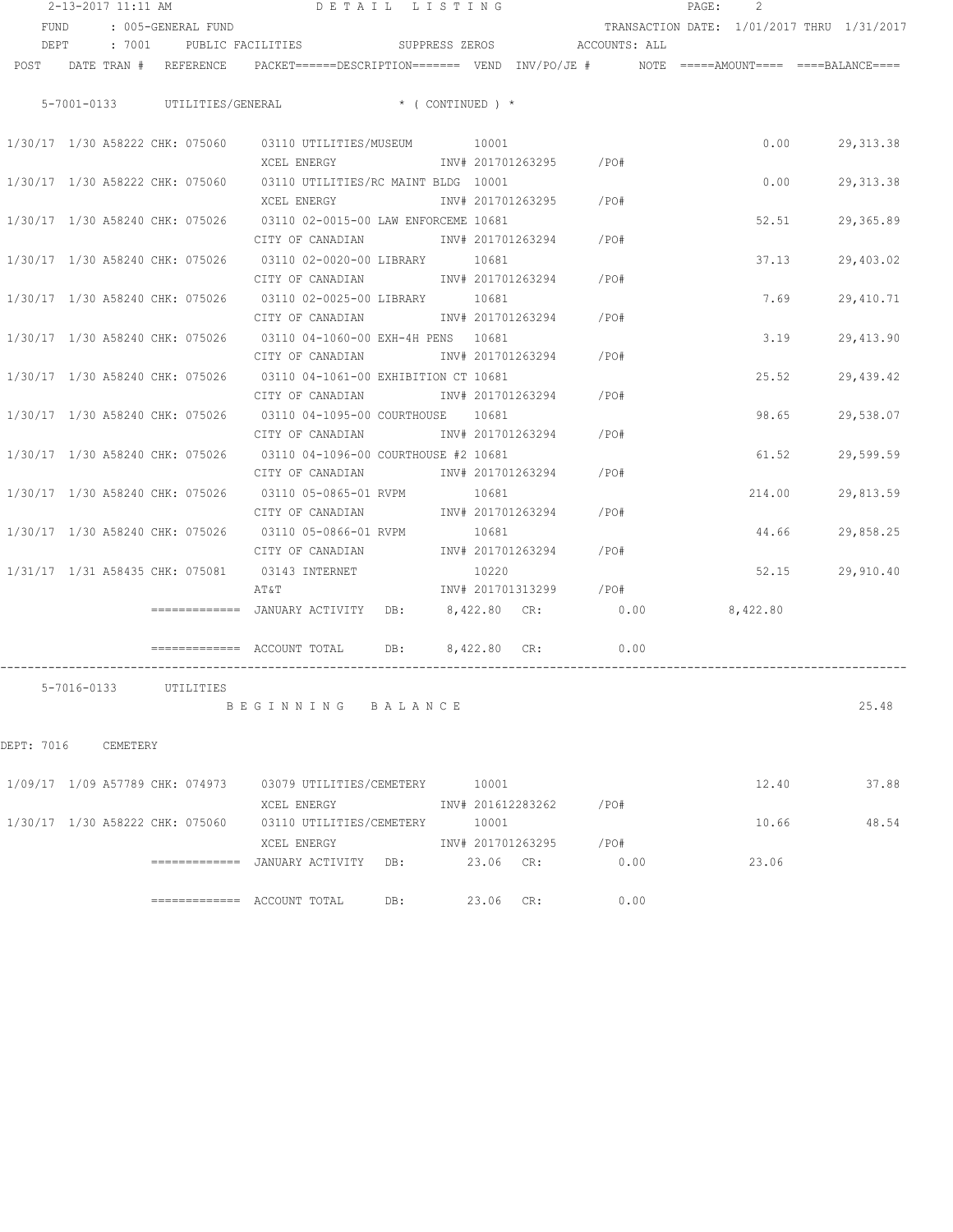|                               |                                             | 2-13-2017 11:11 AM DETAIL LISTING                                                                              |                              | PAGE:                                      | 3      |                |
|-------------------------------|---------------------------------------------|----------------------------------------------------------------------------------------------------------------|------------------------------|--------------------------------------------|--------|----------------|
|                               | FUND : 005-GENERAL FUND                     |                                                                                                                |                              | TRANSACTION DATE: 1/01/2017 THRU 1/31/2017 |        |                |
|                               | DEPT : 7016 CEMETERY                        |                                                                                                                | SUPPRESS ZEROS ACCOUNTS: ALL |                                            |        |                |
|                               |                                             | POST DATE TRAN # REFERENCE PACKET=====DESCRIPTION======= VEND INV/PO/JE # NOTE =====AMOUNT==== ====BALANCE==== |                              |                                            |        |                |
|                               |                                             |                                                                                                                |                              |                                            |        |                |
|                               |                                             |                                                                                                                |                              |                                            |        |                |
|                               |                                             |                                                                                                                |                              |                                            |        |                |
|                               |                                             |                                                                                                                |                              |                                            |        |                |
|                               |                                             | ** REPORT TOTALS ** --- DEBITS --- -- CREDITS ---                                                              |                              |                                            |        |                |
|                               |                                             | BEGINNING BALANCES:                                                                                            | 21,513.08                    | 0.00                                       |        |                |
|                               |                                             | REPORTED ACTIVITY:                                                                                             | 8,445.86                     | 0.00                                       |        |                |
|                               |                                             | ENDING BALANCES: 29,958.94                                                                                     |                              | 0.00                                       |        |                |
|                               |                                             | TOTAL FUND ENDING BALANCE: 29,958.94                                                                           |                              |                                            |        |                |
|                               |                                             |                                                                                                                |                              |                                            |        |                |
| FUND: 010-AIRPORT             |                                             |                                                                                                                |                              |                                            |        |                |
|                               |                                             |                                                                                                                |                              |                                            |        |                |
|                               | 5-7010-0133 UTILITIES                       |                                                                                                                |                              |                                            |        |                |
|                               |                                             | BEGINNING BALANCE                                                                                              |                              |                                            |        | 1,098.75       |
|                               |                                             |                                                                                                                |                              |                                            |        |                |
| DEPT: 7010 AIRPORT            |                                             |                                                                                                                |                              |                                            |        |                |
|                               |                                             |                                                                                                                |                              |                                            |        |                |
|                               |                                             | 1/09/17 1/09 A57783 CHK: 001135 03092 04-1056-00 AIRPORT APT 10681                                             |                              |                                            |        | 12.76 1,111.51 |
|                               |                                             | CITY OF CANADIAN                 INV# 201612283258         /PO#                                                |                              |                                            |        |                |
|                               |                                             | 1/09/17 1/09 A57783 CHK: 001135 03092 04-1058-00 PILOTS LOUNGE 10681                                           |                              |                                            |        | 47.85 1,159.36 |
|                               |                                             | CITY OF CANADIAN                  INV# 201612283258         /PO#                                               |                              |                                            |        |                |
|                               |                                             | 1/10/17 1/10 A58124 CHK: 001139 03107 NORTH PLAINS ELECTRIC CO 12592                                           |                              |                                            | 598.21 | 1,757.57       |
|                               |                                             | NORTH PLAINS ELECTRIC CO- INV# 201701103277 / PO#                                                              |                              |                                            |        |                |
|                               |                                             | 1/30/17 1/30 A58216 CHK: 001144 03125 CITY OF CANADIAN 10681                                                   |                              |                                            |        | 3.19 1,760.76  |
|                               |                                             | CITY OF CANADIAN 1NV# 201701263293 / PO#                                                                       |                              |                                            |        |                |
|                               |                                             | =============   JANUARY  ACTIVITY     DB:                 662.01     CR:                                       |                              | 0.00                                       | 662.01 |                |
|                               |                                             |                                                                                                                |                              |                                            |        |                |
|                               |                                             | ============= ACCOUNT TOTAL DB: 662.01 CR: 0.00                                                                |                              |                                            |        |                |
|                               |                                             |                                                                                                                |                              |                                            |        |                |
|                               |                                             | 000 ERRORS IN THIS REPORT! *-*-*-*-*-*-*-*-*-*-*-*-*-*-                                                        |                              |                                            |        |                |
|                               |                                             |                                                                                                                |                              |                                            |        |                |
|                               |                                             | ** REPORT TOTALS ** --- DEBITS --- -- CREDITS ---                                                              |                              |                                            |        |                |
|                               |                                             | BEGINNING BALANCES:                                                                                            | 1,098.75                     | 0.00                                       |        |                |
|                               |                                             | REPORTED ACTIVITY:                                                                                             | 662.01                       | 0.00                                       |        |                |
|                               |                                             | ENDING BALANCES:                                                                                               | 1,760.76                     | 0.00                                       |        |                |
|                               |                                             | TOTAL FUND ENDING BALANCE:                                                                                     | 1,760.76                     |                                            |        |                |
|                               |                                             |                                                                                                                |                              |                                            |        |                |
| FUND: 011-ROAD & BRIDGE PCT 1 |                                             |                                                                                                                |                              |                                            |        |                |
|                               |                                             |                                                                                                                |                              |                                            |        |                |
|                               | 5-4011-0133 UTILITIES/PCT 1                 |                                                                                                                |                              |                                            |        |                |
|                               |                                             | BEGINNING BALANCE                                                                                              |                              |                                            |        | 561.38         |
|                               |                                             |                                                                                                                |                              |                                            |        |                |
| DEPT: 4011 ROAD & BRIDGE 1    |                                             |                                                                                                                |                              |                                            |        |                |
|                               |                                             |                                                                                                                |                              |                                            |        |                |
|                               |                                             |                                                                                                                | 12592                        |                                            | 131.65 |                |
|                               | 1/10/17 1/10 A58128 CHK: 074980 03107 PCT 1 |                                                                                                                |                              |                                            |        | 693.03         |
|                               |                                             | NORTH PLAINS ELECTRIC CO- INV# 201701103278 /PO#                                                               |                              |                                            |        |                |
|                               |                                             |                                                                                                                |                              | 0.00                                       | 131.65 |                |
|                               |                                             |                                                                                                                |                              |                                            |        |                |
|                               |                                             | DB:                                                                                                            | 131.65 CR:                   | 0.00                                       |        |                |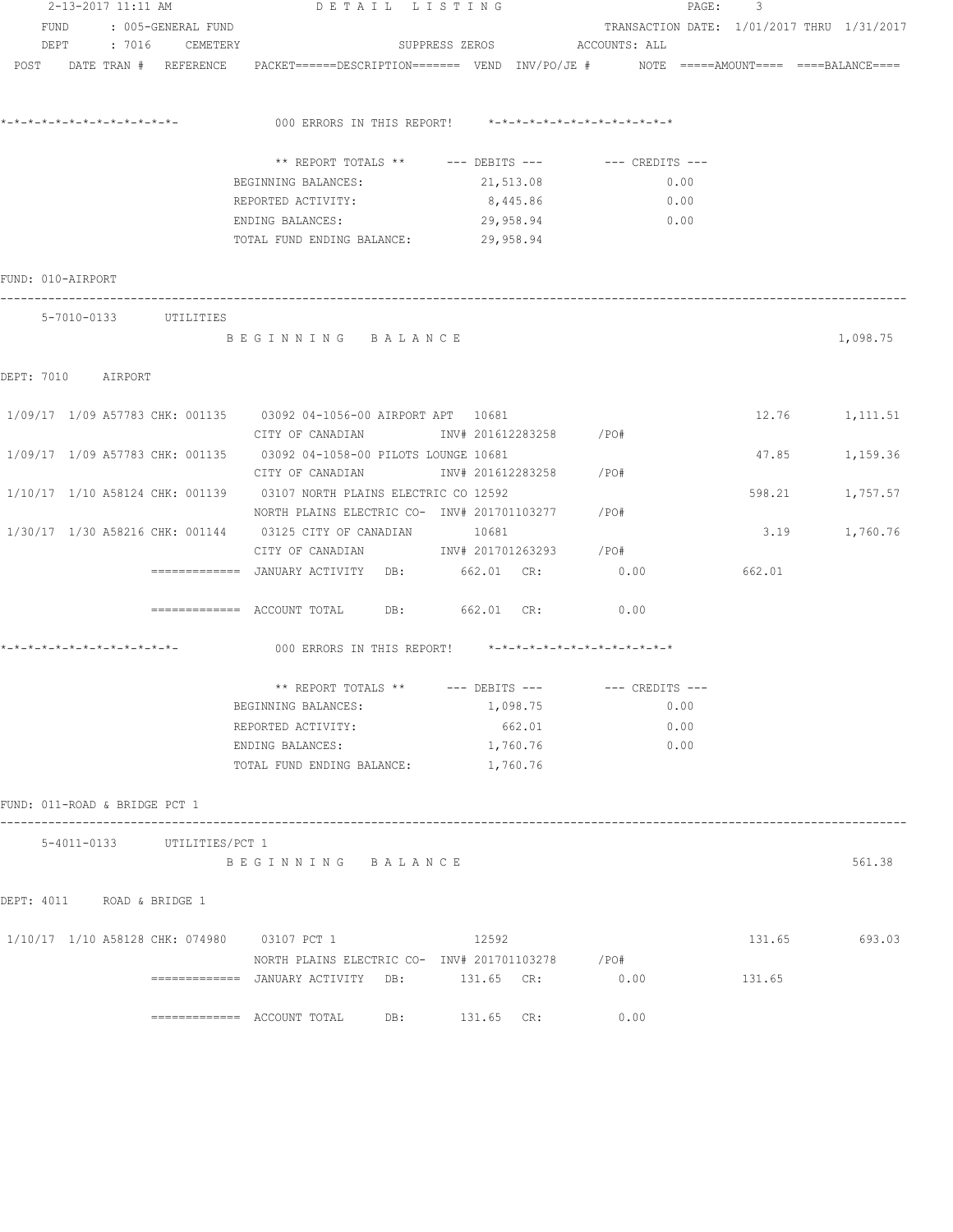|                                             | 2-13-2017 11:11 AM             | DETAIL LISTING                                                                                                  |                              | PAGE: 4                                    |        |        |
|---------------------------------------------|--------------------------------|-----------------------------------------------------------------------------------------------------------------|------------------------------|--------------------------------------------|--------|--------|
|                                             | FUND : 011-ROAD & BRIDGE PCT 1 |                                                                                                                 |                              | TRANSACTION DATE: 1/01/2017 THRU 1/31/2017 |        |        |
|                                             | DEPT : 4011 ROAD & BRIDGE 1    |                                                                                                                 | SUPPRESS ZEROS ACCOUNTS: ALL |                                            |        |        |
|                                             |                                | POST DATE TRAN # REFERENCE PACKET======DESCRIPTION======= VEND INV/PO/JE # NOTE =====AMOUNT==== ====BALANCE==== |                              |                                            |        |        |
|                                             |                                |                                                                                                                 |                              |                                            |        |        |
|                                             |                                | *-*-*-*-*-*-*-*-*-*-*-*-*-           000 ERRORS IN THIS REPORT!    *-*-*-*-*-*-*-*-*-*-*-*-*-*                  |                              |                                            |        |        |
|                                             |                                | ** REPORT TOTALS ** --- DEBITS --- -- -- CREDITS ---                                                            |                              |                                            |        |        |
|                                             |                                | BEGINNING BALANCES:                                                                                             | 561.38                       | 0.00                                       |        |        |
|                                             |                                | REPORTED ACTIVITY:                                                                                              | 131.65                       | 0.00                                       |        |        |
|                                             |                                | ENDING BALANCES:                                                                                                | 693.03                       | 0.00                                       |        |        |
|                                             |                                | TOTAL FUND ENDING BALANCE:                                                                                      | 693.03                       |                                            |        |        |
| FUND: 012-ROAD & BRIDGE PCT 2               |                                |                                                                                                                 |                              |                                            |        |        |
|                                             | 5-4012-0133 UTILITIES/PCT 2    |                                                                                                                 |                              |                                            |        |        |
|                                             |                                | BEGINNING BALANCE                                                                                               |                              |                                            |        | 255.24 |
| DEPT: 4012 ROAD & BRIDGE 2                  |                                |                                                                                                                 |                              |                                            |        |        |
|                                             |                                | 1/10/17 1/10 A58128 CHK: 074980 03107 PCT 2 12592 12592                                                         |                              |                                            | 338.72 | 593.96 |
|                                             |                                | NORTH PLAINS ELECTRIC CO- INV# 201701103278 /PO#                                                                |                              |                                            |        |        |
|                                             |                                | 1/23/17  1/30  A58281  CHK:  075058  03110  PCT  2  PHONE                                                       | 13882                        |                                            | 78.55  | 672.51 |
|                                             |                                | WINDSTREAM                                                                                                      | INV# 201701203287 /PO#       |                                            |        |        |
|                                             |                                | ============ JANUARY ACTIVITY DB: 417.27 CR: 0.00                                                               |                              |                                            | 417.27 |        |
|                                             |                                | ============ ACCOUNT TOTAL DB: 417.27 CR: 0.00                                                                  |                              |                                            |        |        |
|                                             |                                | 000 ERRORS IN THIS REPORT! *-*-*-*-*-*-*-*-*-*-*-*-*-*-                                                         |                              |                                            |        |        |
|                                             |                                | ** REPORT TOTALS ** --- DEBITS --- -- CREDITS ---                                                               |                              |                                            |        |        |
|                                             |                                | BEGINNING BALANCES:                                                                                             | 255.24                       | 0.00                                       |        |        |
|                                             |                                | REPORTED ACTIVITY:                                                                                              | 417.27                       | 0.00                                       |        |        |
|                                             |                                | ENDING BALANCES:                                                                                                | 672.51                       | 0.00                                       |        |        |
|                                             |                                | TOTAL FUND ENDING BALANCE:                                                                                      | 672.51                       |                                            |        |        |
| FUND: 013-ROAD & BRIDGE PCT 3               |                                |                                                                                                                 |                              |                                            |        |        |
|                                             | 5-4013-0133 UTILITIES/PCT 3    |                                                                                                                 |                              |                                            |        |        |
|                                             |                                | BEGINNING BALANCE                                                                                               |                              |                                            |        | 240.30 |
| DEPT: 4013 ROAD & BRIDGE 3                  |                                |                                                                                                                 |                              |                                            |        |        |
| 1/10/17 1/10 A58128 CHK: 074980 03107 PCT 3 |                                |                                                                                                                 | 12592                        |                                            | 465.62 | 705.92 |
|                                             |                                | NORTH PLAINS ELECTRIC CO- INV# 201701103278 / PO#                                                               |                              |                                            |        |        |
|                                             |                                | =============  JANUARY ACTIVITY   DB:                                                                           | 465.62 CR:                   | 0.00                                       | 465.62 |        |
|                                             |                                |                                                                                                                 | 465.62 CR:                   | 0.00                                       |        |        |